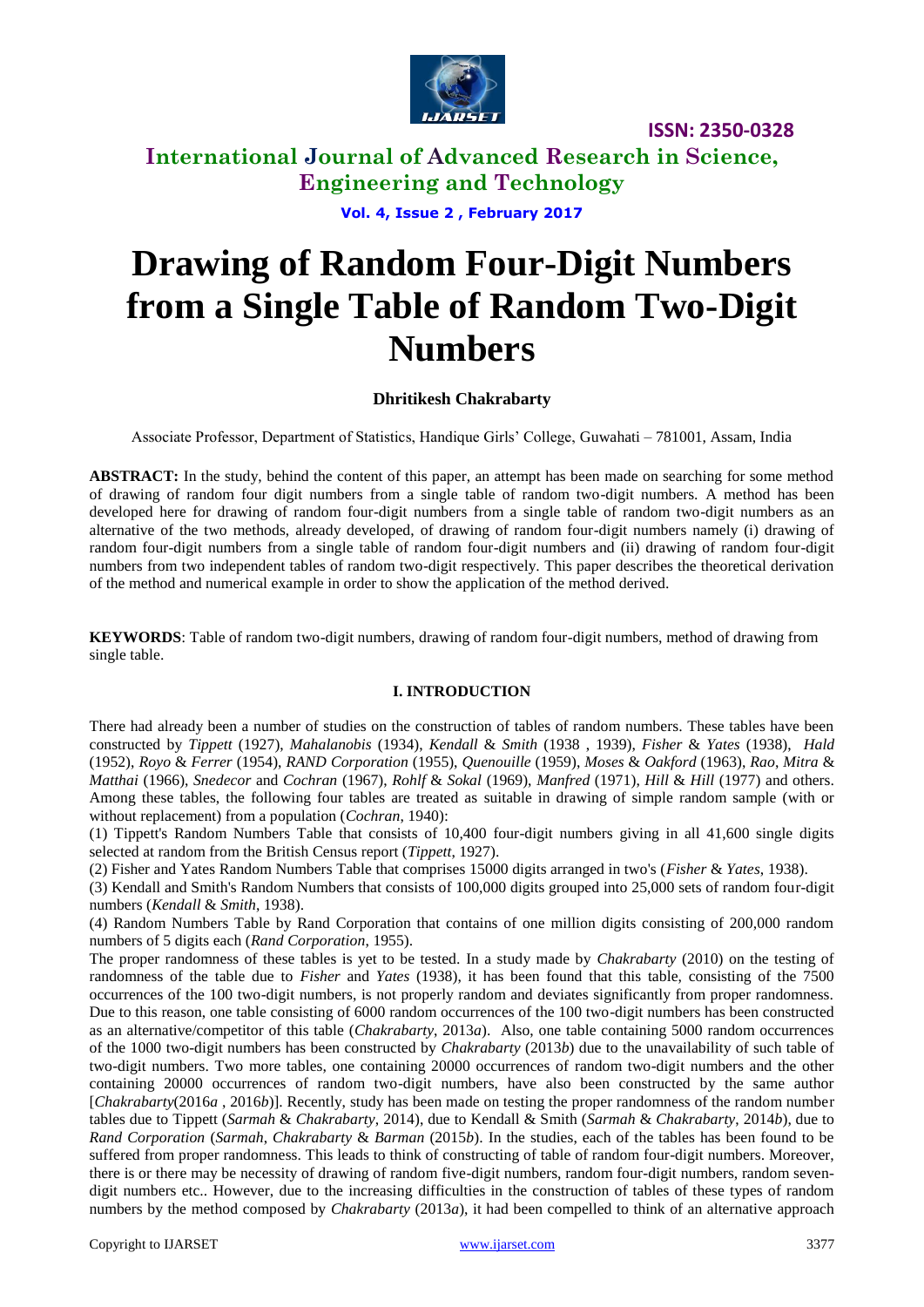

### **International Journal of Advanced Research in Science, Engineering and Technology**

#### **Vol. 4, Issue 2 , February 2017**

of drawing of these types of random numbers. As the first attempt on this approach, one method was developed for drawing of random five-digit numbers from a pair of two tables namely one table of random two-digit numbers and the other of random three-digit numbers (*Chakrabarty*, 2016*c*). Later on, in a study, one method was derived for drawing of random four-digit numbers from a pair of two independent tables of random two-digit numbers (*Chakrabarty*, 2016*d*). In this method of drawing of random four-digit numbers, two independent tables of random two-digit numbers are required. In this study, an attempt has been made on searching for some method of drawing of random four digit numbers from a single table of random two-digit numbers. A method has been developed here for drawing of random four-digit numbers from a single table of random two-digit numbers as an alternative of the two methods, already developed, of drawing of random four-digit numbers namely (i) drawing of random four-digit numbers from a single table of random four-digit numbers and (ii) drawing of random four-digit numbers from two independent tables of random two-digit respectively. This paper describes the theoretical derivation of the method and numerical example in order to show the application of the method derived.

#### **II. METHOD OF DRAWING OF RANDOM TWO-DIGIT NUMBERS**

The table of random Two-digit numbers constructed by Chakrabarty (2013*a* , 2016*a*) carries the following features:

#### **Features of the Table of Random Two-digit numbers:**

(1) In the table, each of the 100 two-digit numbers occurs *n* times out of 100*n* consecutive occurrences ( $n = 1, 2, ...$ )

- ...........) if we start counting from the observation at the  $(1000k + 1)$ <sup>th</sup> position ( $k = 0, 1, 2,$  ..........).
- (2) In the table, the frequency of occurrence of each of the 100 two-digit numbers out of 100*n* consecutive trials ( $n = 1$ , 2 , ………. ) may be one more or less than *n* if we start counting from any position.
- (3) The table can be treated as random as per the logic behind the two definitions of probability namely definition in theoretically ideal situation and definition in practically ideal situation (Chakrabarty, 2011).
- (4) The table is random with respect to the occurrences of the numbers row-wise but not column-wise. Thus while

 drawing random numbers from the table, one requires moving row-wise either to the right or to the left starting from

 any position in the table. The starting position and the direction of movement are to be selected at random by suitable

randomized trials in order to keep their randomness intact.

#### **Method of Drawing of Random Two-digit numbers from the Table:**

Each of the two tables, constructed here, can be used in drawing of random two-digit numbers

(1) which are distinct

and (2) which are not necessarily distinct.

#### **A. Method of Drawing of Distinct Random Two-digit numbers**

Suppose that we want to draw *n* random two-digit numbers from the table such that the drawn numbers are distinct. Since distinct two-digit numbers are to be drawn, one can draw a maximum of 1000 such numbers since the total number of such numbers is 100.

Feature no (2), mentioned above, implies that if *n* two-digit numbers occurred consecutively from the  $(100k + 1)$ <sup>th</sup> position  $(k = 0, 1, 2, \dots, k)$  in the table are drawn subject to the feature no (4) then the drawn *n* numbers will be distinct and random.

Also feature no (3), mentioned above, implies that if *n* two-digit numbers occurred consecutively in the table are drawn starting from any position then the drawn *n* numbers may not be distinct. Some of them may occur twice. Thus in order to draw distinct numbers, it is required to exclude the next occurrence of the same number and to draw the next consecutive number occurred in the table following feature no (4).

Thus the drawing of random two-digit numbers consists of the two basic tasks namely

*(a)* selection of the starting position at random

and (*b*) selection of the direction (right or left) of movement at random.

Accordingly, in order to obtain the *n* random two-digit numbers one is to proceed with the following steps: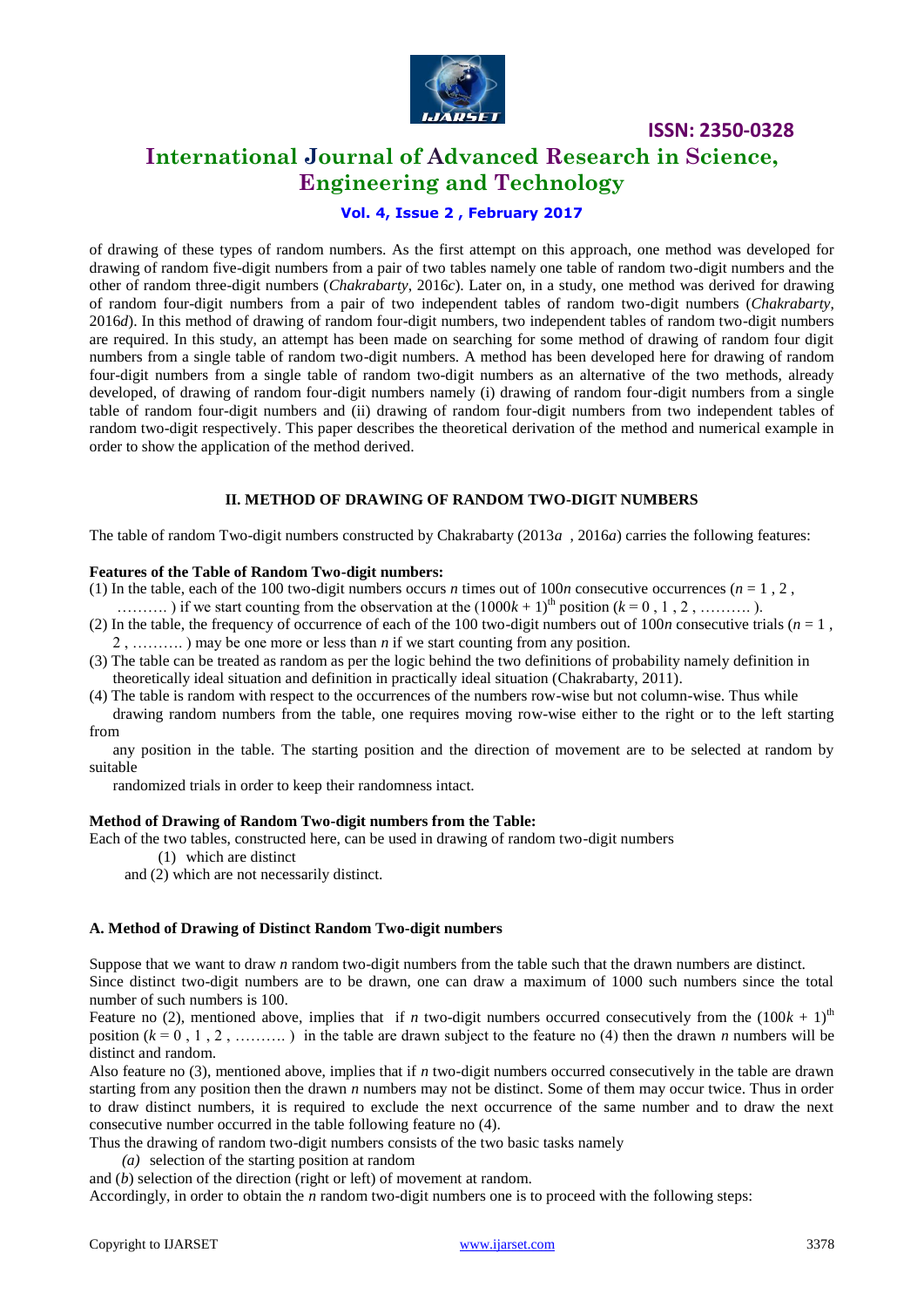

# **International Journal of Advanced Research in Science, Engineering and Technology**

#### **Vol. 4, Issue 2 , February 2017**

1. Select the position, from where to start, at random. Since the table contains 10000 random occurrences of the 100 two-

digit numbers, accordingly there are 10000 positions of the numbers namely

0000 , 0001 , 0002 , …………… , 9999.

 In selecting the starting position, one thus can apply some usual manual randomization technique of drawing one number from among the10000 numbers

0000 , 0001 , 0002 , …………… , 9999

 in the case of the table of random two-digit numbers due to Chakrabarty (2013 *b*) and from among the 20000 numbers

00000 , 00001 , 00002 , …………… , 19999

in the case of the table of random two-digit numbers due to Chakrabarty (2016 *b*).

#### **One method of drawing of such number is as follows:**

Take a set of 10 identical small balls marking them by the 10 digits

0 , 1 , 2 , 3 , 4 , 5 , 6 , 7 , 8 , 9

respectively and put them inside a opaque container  $C_1$ .

Similarly, take another set of 4 identical small balls marking them by

$$
L, R, M_1 \& M_2
$$

respectively and put them inside a different opaque container  $C_2$  .

Now, draw one ball at random from the container  $C_1$  containing the 10 balls and note down digit appeared on it. Let the digit drawn be  $d_1$ .

Next, draw another ball at random from the container  $C_1$  containing the same 10 balls and note down digit appeared on it.

Let the digit drawn at this stage be  $d_2$ .

Then, draw one ball at random from the container  $C_2$  putting 2 balls marked with  $L \& R$  inside it.

If the drawn ball is R, put the digit  $d_2$  at the right position of  $d_1$  and if the drawn ball is L, put the digit  $d_2$  at the left position of  $d_1$ .

Thus if the ball R appears, the selected two-digit number will be  $d_1 d_2$  and if the ball L appears, the selected twodigit number will be  $d_2d_1$ .

Let the selected two-digit number be  $d_2d_1$ .

Next, draw another ball at random from the container  $C_1$  containing all the 10 balls and note down digit appeared on it.

Let the digit drawn here be  $d_3$ .

Then, draw one ball at random from the container  $C_2$  putting 3 balls marked with

$$
L, M_1 \& M_2
$$

inside it and put the digit  $d_3$  at the

left position of  $d_2d_1$  if the drawn ball is L,

middle position of  $d_2d_1$  if the drawn ball is  $M_1$ 

& right position of  $d_2d_1$  if the drawn ball is.

Thus the selected two-digit number will be  $d_3d_2d_1$  or  $d_2d_3d_1$  or  $d_2d_1d_3$  in accordance with the selected ball is  $L$  or  $M_1$  or  $R$ .

Let the selected two-digit number be  $d_2 d_3 d_1$ .

Finally, draw another ball at random from the container  $C_1$  containing all the 10 balls and note down digit appeared on it. Let the digit drawn here be  $d_4$ .

Then, draw one ball at random from the container  $C_2$  putting 4 balls marked with

$$
L, M_1, M_2 & R
$$

inside it and put the digit  $d_4$  at the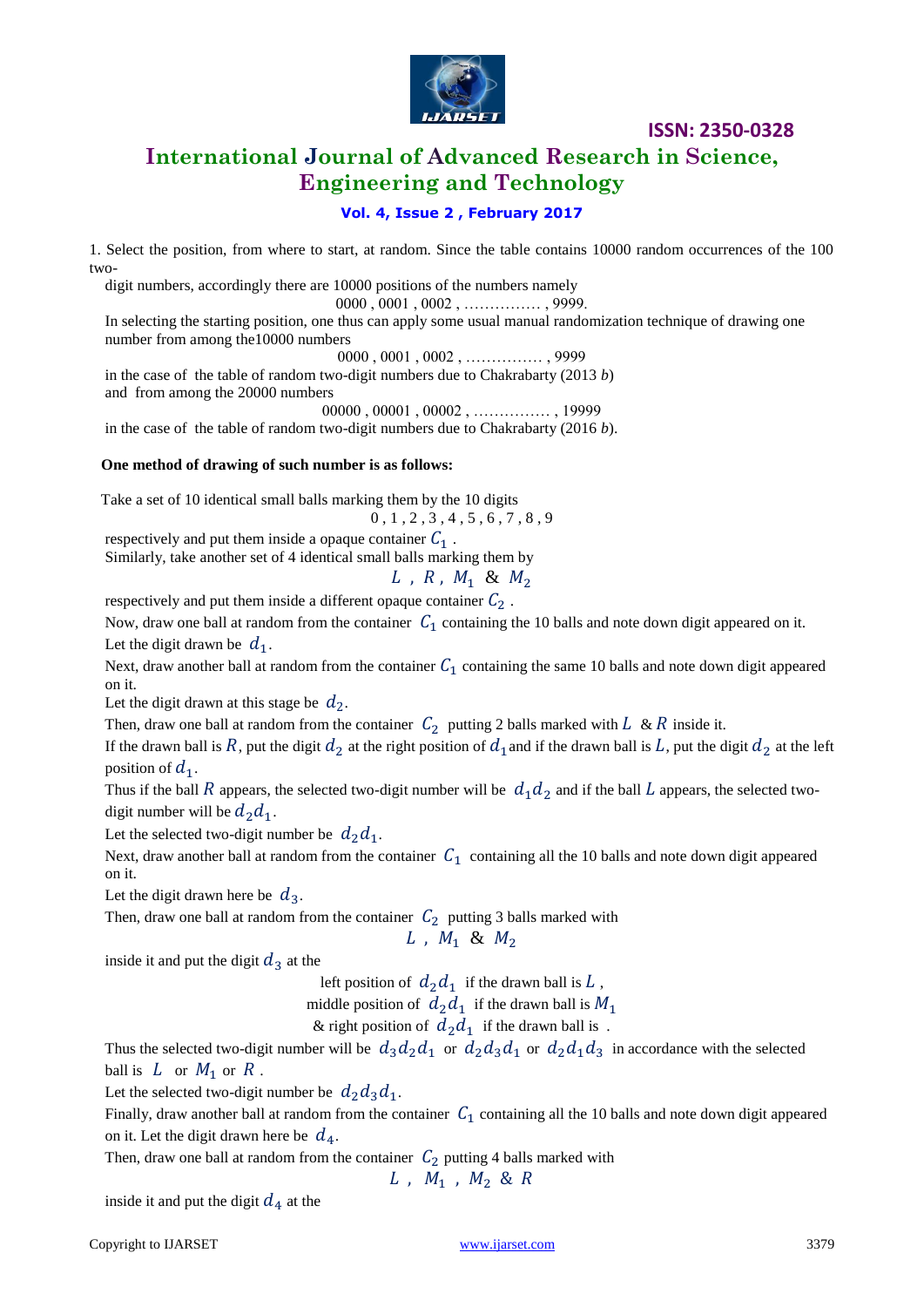

# **International Journal of Advanced Research in Science, Engineering and Technology**

**Vol. 4, Issue 2 , February 2017**

left position of  $d_2 d_3 d_1$  if the drawn ball is L,

1<sup>st</sup> middle position (from left) of  $d_2 d_3 d_1$  if the drawn ball is  $M_1$ ,

 $2<sup>nd</sup>$  middle position (from left) of  $d_2 d_3 d_1$  if the drawn ball is

& right position of  $d_2 d_3 d_1$  if the drawn ball is.

Thus the selected four-digit number will be  $d_4d_3d_2d_1$  or  $d_2d_4d_3d_1$  or  $d_2d_1d_4d_3$  or  $d_2d_1d_3d_4$  in accordance with the selected ball is L or  $M_1$  or  $M_2$  or R.

 The position of the four-digit number selected here will be the required starting position f**or the table of random two-digit numbers due to Chakrabarty (2013** *a***)**

Let the *i*<sup>th</sup> (*i* is any of the four numbers  $d_4d_3d_2d_1$ ,  $d_2d_4d_3d_1$ ,  $d_2d_1d_4d_3$ ,  $d_2d_1d_3d_4$ ) position be selected in the earlier step.

In this step, draw the number that occurs at the  $i<sup>th</sup>$  position in the table.

 **For the table of random two-digit numbers due to Chakrabarty (2013** *b***)**, one digit from the two digits 0 & 1 is to be selected by conducting a Bernoulli trial and is to be placed at the left position of the selected number as selected above. The number so obtained is the selected number of the starting position.

2. Let the  $i<sup>th</sup>$  position be selected in the earlier step. Draw the number that occurs at the  $i<sup>th</sup>$  position in the table.

- 3. Chose whether to move towards left or towards right. The choice can be made at random by a binary trial e.g. by tossing of an unbiased coin or by drawing a number from the container  $C_2$  putting two identical balls, marked with L and R respectively, inside it.
- 4. If it is chosen to move towards right, draw the numbers occurred at the positions
- $i, i+1, i+2, \ldots, i+n-1$

in the table to obtain the *n* random two-digit numbers.

5. If it is chosen to move towards left, draw the numbers occurred at the positions

 $i, i-1, i-2, \ldots, i-n+1$ 

in the table to obtain the *n* random two-digit numbers.

6. It may occur that some number or numbers among those drawn may be occurred twice. In that situation, retain only One occurrence of them and draw additional numbers appeared at the consecutive positions in the table as per requirement.

If *k* additional numbers are required to draw, then draw the numbers occurred at the positions

 $i + n$ ,  $i + n + 1$ , ,  $i + n + 2$ , ………..,  $i + n + k - 1$ 

if it is chosen to move towards right and draw the numbers occurred at the positions

 $i - n$ ,  $i - n - 1$ ,  $i - n - 2$ , ………..,  $i - n - k + 1$ 

if it is chosen to move towards left.

**Note 2.1:** Drawing of distinct random numbers corresponds to the drawing of simple random sample without replacement.

#### **B. Method of Drawing of Random Two-digit numbers (Not Necessarily Distinct)**

The features (1) and (2), mentioned in above,imply that if two-digit numbers are picked up at a gap of *g* positions (101  $\langle g \rangle$  = 199), the picked up numbers will not necessarily be distinct.

Thus in order to to draw *n* random two-digit numbers which need not necessarily be distinct, one is to proceed with the following steps:

1. Select one position from where to start at random by the similar method as in the case of drawing of distinct random two-digit numbers mentioned above. Let the *i*<sup>th</sup> position be selected.

2. Draw the number that occurs at the  $i<sup>th</sup>$  position in the table.

3. Chose the length of jump that is to be 101 or more and 1999 or less at random. It can be chosen by some usual manual

randomization technique of drawing one number from among the numbers

101 , 102 , 103 , …………… , 198 , 199.

Let the selected length of jump be *l*.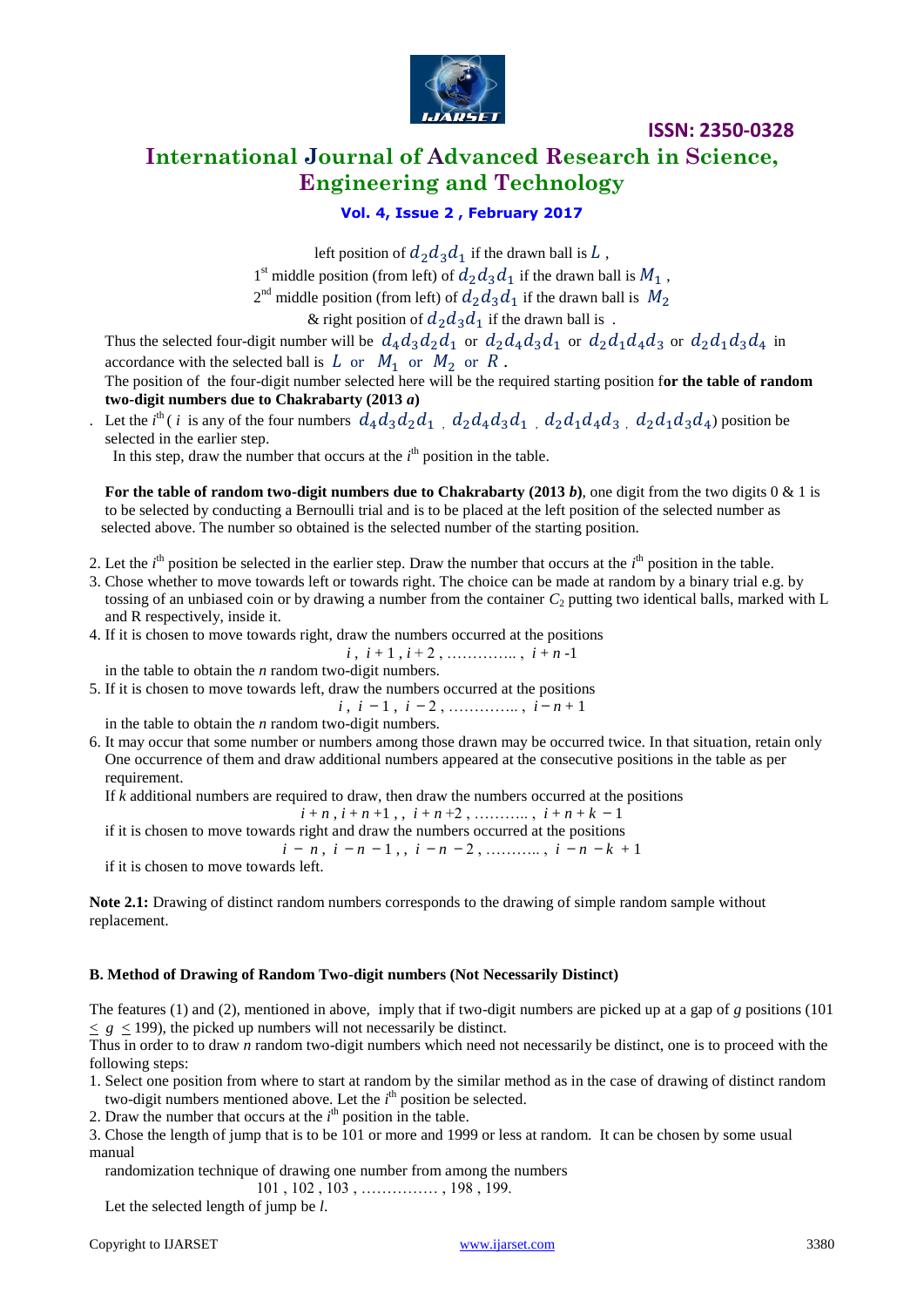

# **International Journal of Advanced Research in Science, Engineering and Technology**

#### **Vol. 4, Issue 2 , February 2017**

 The random selection of the length of the jump can be done by similar method as done in the selection of the starting position.

4. Chose whether to jump towards left or towards right. The choice can be made by the same method as in the earlier case.

5. If it is chosen to jump towards right, draw the numbers occurred at the positions

 $i, i+1, i+2l, \ldots, i+(n-1)l$ 

in the table to obtain the required *n* random thre-digit numbers.

6. If it is chosen to move towards left, draw the numbers occurred at the positions

 $i, i - l, i - 2l, \ldots, i - (n - 1)l$ 

in the table to obtain the required *n* random two-digit numbers.

**Note 2.2:** Drawing of random numbers, not necessarily, distinct corresponds to the drawing of simple random sample with replacement.

#### **III. METHOD OF DRAWING OF RANDOM FOUR-DIGIT NUMBERS**

Let  $d_1 d_2$  be a random two-digit number drawn from a table of random two-digit numbers.

The possible values that  $d_1 d_2$  assumes are the 100 two-digit numbers 00 , 01 , 02 , ………………. , 98 , 99

and the probability that  $d_1 d_2$  assumes any of them is equal which is 0.01.

Similarly, if  $d_3d_4$  is another two-digit number drawn independently from the same table then the possible values that  $d_3d_4$  assumes are also the 100 two-digit numbers

00 , 01 , 02 , ………………. , 98 , 99

and the probability that that  $d_3d_4$  assumes any of them is equal which is 0.01. Now if the two two-digit numbers namely

 $d_1d_2$  &  $d_3d_4$ 

are combined together to form the four-digit number  $d_1 d_2 d_3 d_4$ then the possible values that  $d_1 d_2 d_3 d_4$  assumes are the 10000 four-digit numbers 0000 , 0001 , 0002 , ………………………………………………… , 9998 , 9999 and the probability that  $d_1 d_2 d_3 d_4$  assumes any one of them is equal which is 0.0001 (since the two numbers  $d_1 d_2 \& d_3 d_4$  have been drawn independently). Thus the four-digit number  $d_1 d_2 d_3 d_4$  is a random one. Similarly, the other four-digit number

 $d_2d_4d_1d_2$ 

is also a random one.

If one of these two four-digit numbers is selected by performing a random binomial trial, the selected number will be a random four-digit number.

If the process is repeated once, one more random four-digit number can be obtained.

By further repetitions, one can obtain more random four-digit numbers.

Therefore in order to draw *n* random four-digit numbers from a single table of random two-digit numbers, it is required to draw two independent sets, each of *n* random two-digit numbers, from the table.

It is to be noted that any successive three digits of different four-digit numbers can be same. Conversely, with the same successive three digits there can be different four-digit numbers. Therefore, the random two-digit numbers in each of the two independent sets of random two-digit numbers, drawn in order to form random four-digit numbers, need not be distinct.

It is further to be noted that the random selection of which set's two-digit numbers will be placed at the left position, which set's two-digit number will be placed at the right position while combining them in the formation of random four-digit number can be made afresh for each random four-digit number to be drawn or can be made once, before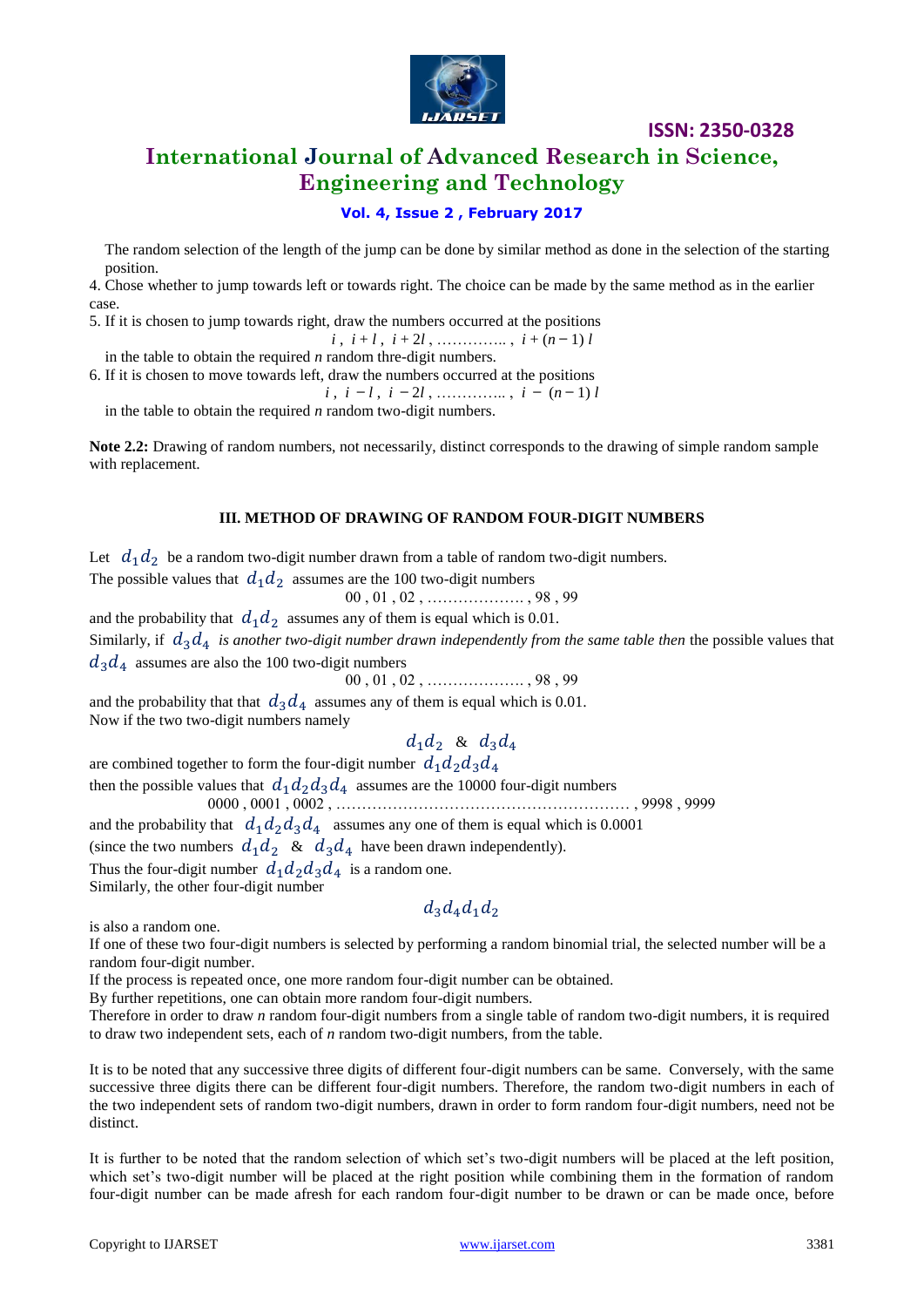

# **International Journal of Advanced Research in Science, Engineering and Technology**

**ISSN: 2350-0328**

#### **Vol. 4, Issue 2 , February 2017**

drawing the two-digit numbers for the two sets, to be applied in the construction of all random four-digit numbers to be selected.

#### **Thus, in order to draw** *n* **random four-digit numbers one can apply the following two methods:**

#### *First method of drawing*

#### **In order to draw** *n* **random four-digit numbers, in this method, one can proceed with the following steps:**

- (1) Make a choice at random which set's two-digit numbers will be placed at the left position and which set's two-digit number will be placed at the right position while combining them in the formation of random four-digit numbers. This
- can be done by a random binomial trial.
- (2) Draw the 1<sup>st</sup> set of *n* random two-digit number from the table by the method discussed in Section II *b*.
- (3) Draw the  $2<sup>nd</sup>$  set of *n* random two-digit number from the table by the same method independently from the  $1<sup>st</sup>$  set.
- (4) Combine the random two-digit numbers of the  $1<sup>st</sup>$  set with the corresponding random two-digit numbers of the  $2<sup>nd</sup>$ set by the choice of the positions obtained in step (1) to obtain the *n* random four-digit numbers.

#### *Second method of drawing*

#### **In order to draw** *n* **random four-digit numbers, in this method, one can proceed with the following steps:**

(1) Draw two random two-digit numbers independently from the table of random two-digit numbers by the same method

as discussed in Section II *b*.

- (2) Make a choice at random which set's two-digit numbers will be placed at the left position and which set's two-digit number will be placed at the right position while combining them in the formation of random four-digit numbers.
- This

can be done by a random binomial trial.

- (3) Combine the two two-digit numbers, obtained in step (1), as per the selected choice of the positions to obtain one random four-digit number.
- (4) Perform the above three steps more  $(n 1)$  times to obtain more  $(n 1)$  random four-digit numbers.
- (5) The random four-digit numbers obtained in step (3) & Step (4) are the required *n* random four-digit numbers.

#### **IV. NUMERICAL EXAMPLE**

**Example (4.1):** Let it be wanted to draw 20 random four-digit numbers from the table of random two-digit numbers constructed by *Chakrabarty* (2016*a*).

#### **First method of drawing**

Let a trial namely the throwing of an unbiased coin be performed to make a choice which set's two-digit number will be placed at the left position and which set's two-digit number will be placed at the right position while combining them in the formation of random four-digit number.

Suppose, the selected choice is as follows:

Two-digit number belonging to the **1 st Set** will be placed at the **Right** position, & Two-digit number belonging to the **2 nd Set** will be placed at the **Left** position.

Now let us draw the  $1<sup>st</sup>$  set of 20 random two-digit numbers from the table by the method as described in Section II *b*. Let the numbers drawn be

**64 , 47 , 55 , 83 , 37 , 90 , 50 , 28 , 54 , 36 , 51 , 09 , 90 , 27 , 42 , 13 , 46 , 59 , 27 , 77 .**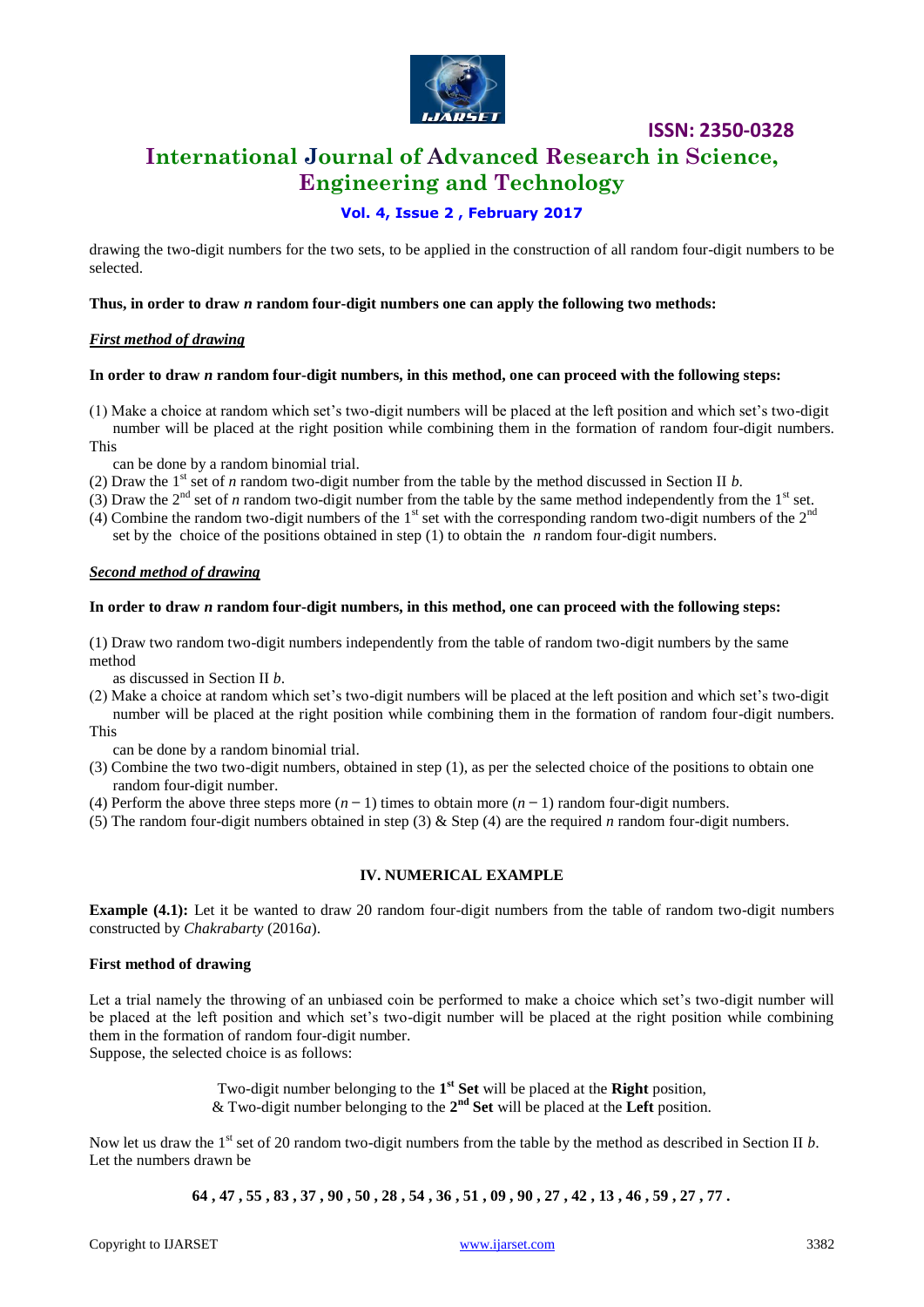

# **International Journal of Advanced Research in Science, Engineering and Technology**

**ISSN: 2350-0328**

#### **Vol. 4, Issue 2 , February 2017**

Next, let us draw the  $2<sup>nd</sup>$  set of 20 random two-digit numbers from the table by the same method but independently of the  $1<sup>st</sup>$  set.

Let the numbers drawn, in this case, be

 $09, 96, 39, 94, 52, 07, 80, 66, 42, 27, 99, 02, 89, 28, 50, 52, 36, 81, 53, 34.$ 

Now, let us combine the corresponding numbers drawn from the two tables as per the selected choice of combination. Thus, the selected 20 random four-digit numbers are

**0964 , 9647 , 3955 , 9483 , 5237 , 0790 , 8050 , 6628 , 4254 , 2736 , 9951 , 0209 , 8990 , 2827 , 5042 , 5213 , 3646 , 8159 , 5327 , 3477 .**

#### **Second method of drawing**

First, let us draw two random two-digit numbers independently to include in the two sets namely the  $1<sup>st</sup>$  Set, & the  $2<sup>nd</sup>$ Set respectively by the method described in Section II *b*. Let the two numbers drawn be

**32 & 77**

respectively.

Next, let a random binomial trial namely tossing of an unbiased coin be performed to choice which set's two-digit number will be placed at the left position and which set's two-digit numbers will be placed at the right position while combining them in the formation of random four-digit numbers. Suppose, the selected choice is as follows:

> Two-digit number belonging to the  $1<sup>st</sup>$  Set will be placed at the Left position, & Two-digit number belonging to the  $2<sup>nd</sup>$  Set will be placed at the Right position.

Thus, the 1<sup>st</sup> selected four-digit random number is 3277.

In order to obtain the remaining 19 random four-digit numbers, the two steps are to be repeated 19 times. Let the outcomes of all the 20 trials be as follows:

| Table-4-1                |                                              |                                              |                                                                              |           |                                             |  |  |  |  |
|--------------------------|----------------------------------------------|----------------------------------------------|------------------------------------------------------------------------------|-----------|---------------------------------------------|--|--|--|--|
| Serial No<br>of<br>Trial | Two-digit number<br>obtained in<br>$1st$ Set | Two-digit number<br>obtained in<br>$2nd$ Set | Outcome of the Random Trial:<br>Position of Two-digit number<br>belonging to |           | <b>Selected Random</b><br>Four-digit number |  |  |  |  |
|                          |                                              |                                              | $1st$ Set                                                                    | $2nd$ Set |                                             |  |  |  |  |
|                          | 32                                           | 77                                           | Left                                                                         | Right     | 3277                                        |  |  |  |  |
| $\overline{2}$           | 66                                           | 26                                           | Right                                                                        | Left      | 2666                                        |  |  |  |  |
| 3                        | 45                                           | 03                                           | Left                                                                         | Right     | 4503                                        |  |  |  |  |
| 4                        | 89                                           | 99                                           | Right                                                                        | Left      | 9989                                        |  |  |  |  |
| 5                        | 27                                           | 52                                           | Right                                                                        | Left      | 5227                                        |  |  |  |  |
| 6                        | 92                                           | 11                                           | Left                                                                         | Right     | 9211                                        |  |  |  |  |
| 7                        | 18                                           | 80                                           | Right                                                                        | Left      | 8018                                        |  |  |  |  |
| 8                        | 87                                           | 47                                           | Right                                                                        | Right     | 8747                                        |  |  |  |  |
| 9                        | 42                                           | 50                                           | Left                                                                         | Right     | 4250                                        |  |  |  |  |
| 10                       | 60                                           | 27                                           | Left                                                                         | Right     | 6027                                        |  |  |  |  |
| 11                       | 45                                           | 99                                           | Right                                                                        | Left      | 9945                                        |  |  |  |  |
| 12                       | 94                                           | 40                                           | Right                                                                        | Left      | 4094                                        |  |  |  |  |
| 13                       | 08                                           | 89                                           | Left                                                                         | Right     | 0889                                        |  |  |  |  |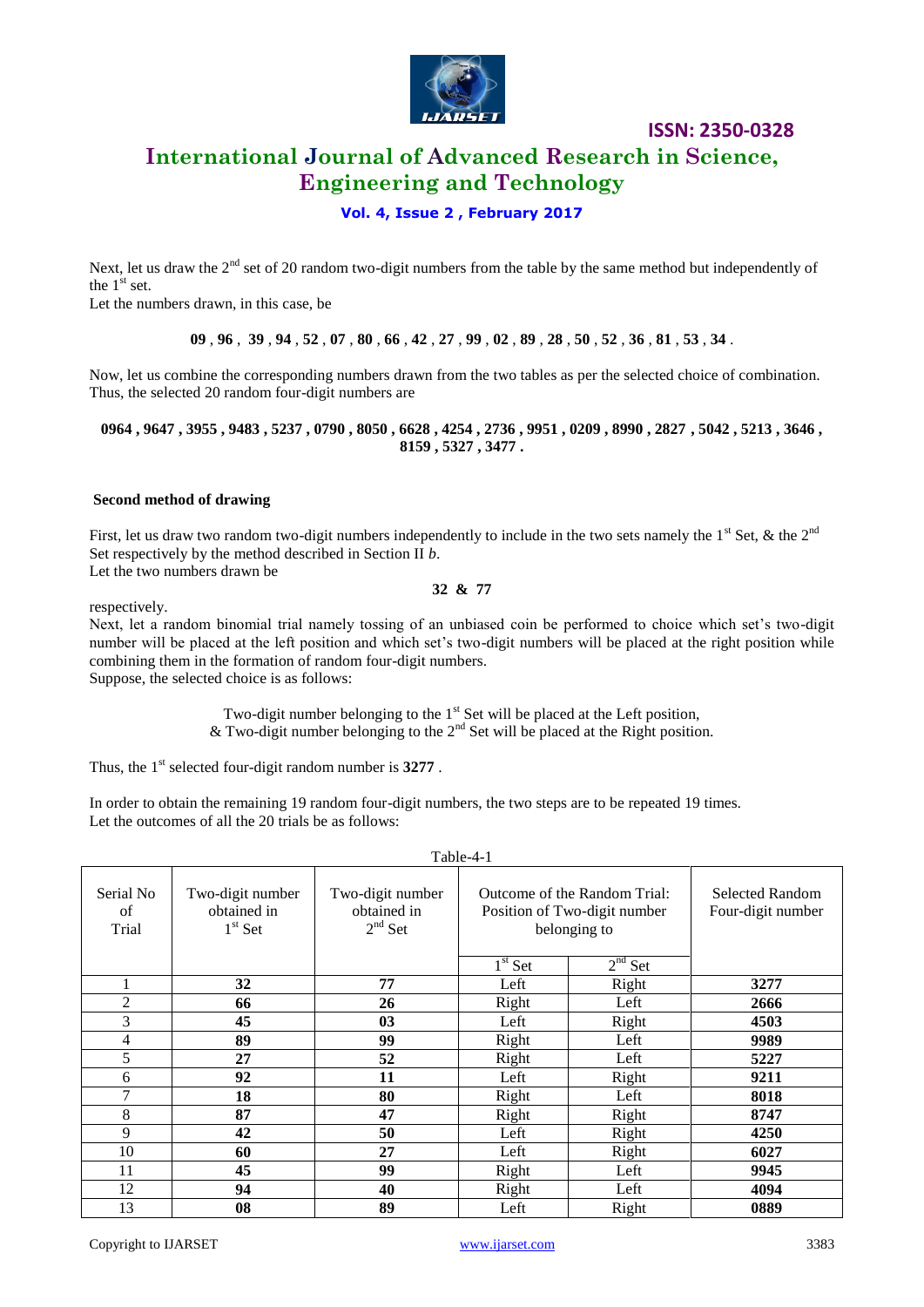

# **International Journal of Advanced Research in Science, Engineering and Technology**

#### **Vol. 4, Issue 2 , February 2017**

| 14             | 77 | 28 | Left  | Right | 7728 |
|----------------|----|----|-------|-------|------|
|                |    | 50 | Right | Left  | 5024 |
| 16             | 36 | 18 | Left  | Right | 3618 |
| 1 <sub>7</sub> | 46 | 33 | Right | Left  | 3346 |
| 18             | 59 | oі | Right | Left  | 8159 |
| 19             | 78 | 53 | Right | Left  | 5378 |
| 20             | 04 | 35 | Left  | Right | 0435 |

Thus, the selected 20 random four-digit numbers to are

3277, 2666, 4503, 9989, 5227, 9211, 8018, 8747, 4250, 6027, 9945, 4094, 0889, 7728, 5024, 3618, 3346, **8159** , **5378** , **0435** .

#### **V. CONCLUSION**

The method of drawing of random four-digit numbers, developed here, is an alternative way of drawing of random four-digit numbers in the absence of table of random four-digit numbers.

The method of drawing of random four-digit numbers from a single table of random two-digit numbers, developed here, is an alternative of the two methods, already developed, of drawing of random four-digit numbers namely (i) drawing of random four-digit numbers from a single table of random four-digit numbers and (ii) drawing of random four-digit numbers from two independent tables of random two-digit respectively.

Thus it has been now possible to draw random four-digit numbers from a single table of random two-digit numbers.

It is to be noted that among the two methods of drawing of random four-digit numbers, explained in Section III, the first one is simpler than the second one.

#### **REFERENCES**

[1]Chakrabarty Dhritikesh (2010): "Chakrabarty's Definition of Probability: Proper Randomness of Fisher and Yates Random Number Table ", Int. J. Agricult. Stat. Sci., 6 (2), (ISSN : 0973 – 1903), 461 – 469.

[2]Chakrabarty Dhritikesh (2011): "Probability in Ideal Situation and in Practical Situation", Arya Bhatta J. Math. & Info. , 3 (1), (ISSN : 0975 – 7139), 161 – 168.

[3]Chakrabarty Dhritikesh (2013*a*): "One Table of Random two-digit numbers", AryaBhatta J. Math. & Info., (ISSN: 0975 – 7139), 5 (1), 141 – 152.

[4]Chakrabarty Dhritikesh (2013*b*): "One Table of Random two-digit numbers", AryaBhatta J. Math. & Info. , (ISSN : 0975 – 7139), 5 (2), 285 –  $294.$ 

[5]Chakrabarty Dhritikesh (2016*a*) : "One More Table of Random Two-digit numbers", International Journal of Advanced Research in Science, Engineering and Technology, (ISSN : 2350 – 0328), 3(3), 1667 – 1678, Also available in [www.ijarset.com.](http://www.ijarset.com/) 

[6]Chakrabarty Dhritikesh (2016*b*) : "One More Table of Random Two-digit numbers", International Journal of Advanced Research in Science, Engineering and Technology, (ISSN : 2350 – 0328), 3(4), 1851 – 1869, Also available in [www.ijarset.com.](http://www.ijarset.com/)

[7]Chakrabarty Dhritikesh (2016*c*) : "Drawing of Random Five-Digit Numbers from Tables of Random Two-Digit and Three-Digit Numbers", *International Journal of Advanced Research in Science, Engineering and Technology*, (ISSN : 2350 – 0328), 3(7), 2385 – 2306, Also available in [www.ijarset.com.](http://www.ijarset.com/)

[8]Chakrabarty Dhritikesh (2016*d*) : "Drawing of Random Four-Digit Numbers from Independent Tables of Random Two-Digit Numbers in Selection of Random Sample", *Biometrics & Biostatistics International Journal* 4(7): 00118. DOI: 10.15406/bbij.2016.04.00118.

[9]Hald A. (1952): "Table of random numbers", In: A. Hald: Statistical Tables and Formulas, Wiley.

[10]Hill I. D. & Hill P. A. (1977): "Tables of Random Times", U.K.

[11]Kendall M. G. & Smith B. B. (1938): "Randomness and Random Sampling Numbers", Jour. Roy. Stat. Soc., 101(1), 147 – 166.

[12]Kendall M. G. & Smith B. B. (1939): "A Table of Random Sampling Numbers", Tracts for Computers no. 24, Cambridge University Press, Cambridge, England.

[13]Mahalanobis P. C. (1934): "Tables of random samples from a normal population", Sankya, 1, 289 - 328.

[14]Manfred Mohr (1971): "Le Petit Livre de Nombres au Hasar", Édition d'artiste, Paris.

[15]Moses E. L. & Oakford V. R. (1963): "Tables of Random Permutations", George Allen & Unwin.

[16]Quenouille M. H. (1959): "Tables of Random Observations from Standard Distributions", Biometrika, 46, 178-202.

[17]Rand Corporation (1955): "A Million Random Digits with 100,000 Normal Deviates", Free Press, Glencoe, Illinois.

[18]Rao C. R. , Mitra S. K. & Matthai A. (1966): "Random Numbers and Permutations", Statistical Publishing Society, Calcutta.

[19]Rohlf F. J. & Sokal R. R. (1969): "Ten Thousand Random Digits", In: Rohlf & Sokal: Statistical Tables, Freeman.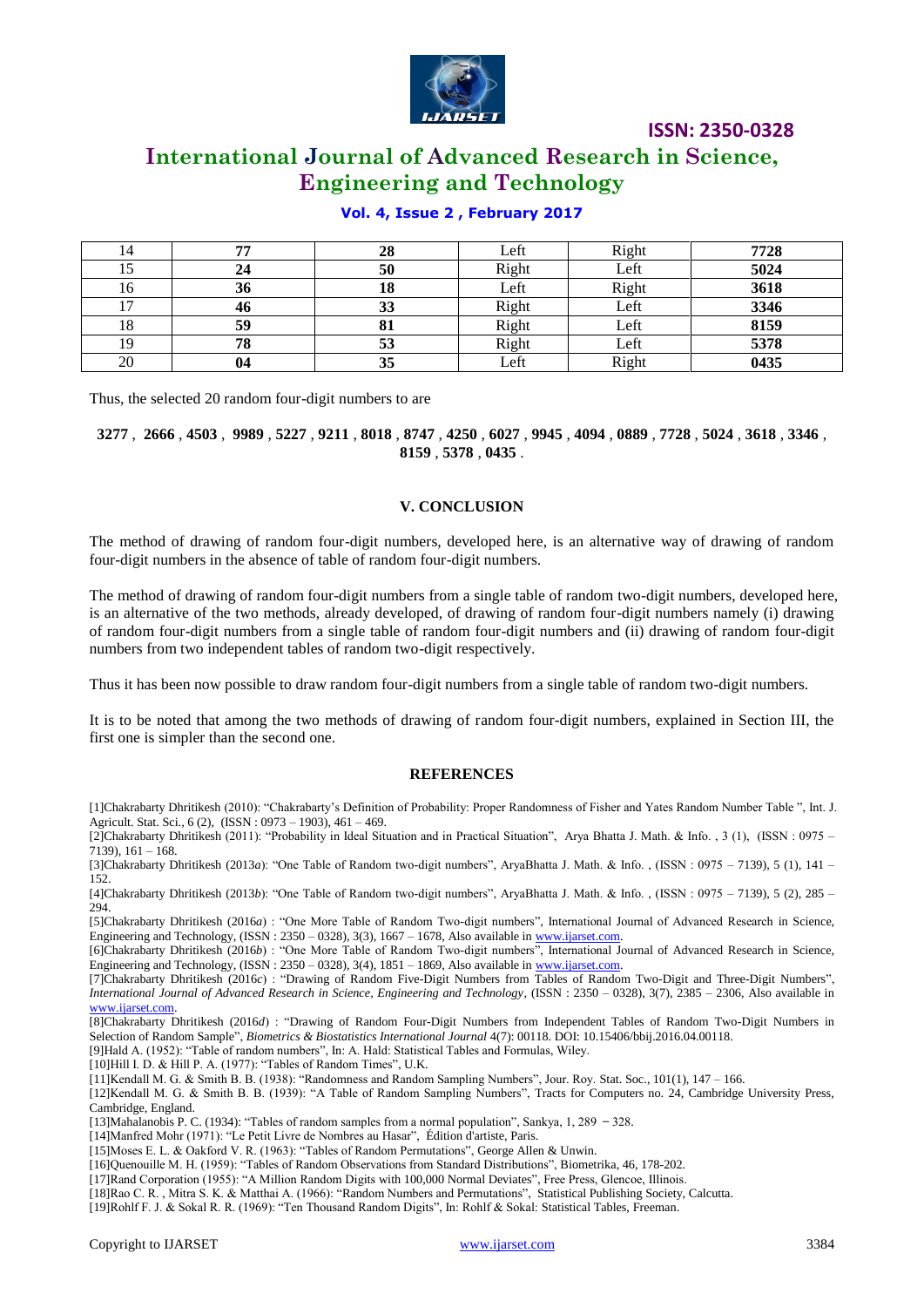

### **International Journal of Advanced Research in Science, Engineering and Technology**

#### **Vol. 4, Issue 2 , February 2017**

[20]Royo J. & Ferrer S. (1954): "Tables of Random Numbers Obtained from Numbers in the Spanish National Lottery", Trabajos de Estadistica, 5,  $247 - 256$ .

[21]Sarmah Brajendra Kanta & Chakrabarty Dhritikesh (2014): "Examination of Proper Randomness of the Number Generated by L. H. C. Tippett ", International Journal of Engineering Sciences & Research Technology, (ISSN : 2277 - 9655), 3(12), 631 – 638.

[22]Sarmah Brajendra Kanta & Chakrabarty Dhritikesh (2015a): "Testing of Proper Randomness of the Table of Number Generated by M. G. Kendall and Smith B. Babington (1939)", International Journal of Engineering Sciences & Research Technology, (ISSN : 2277 - 9655), 4(2), 260 – 282.

[23]Sarmah Brajendra Kanta, Chakrabarty Dhritikesh & Barman Nityananda (2015b) : "Testing of Proper Randomness of the Table of Number Generated by Rand Corporation (1955) ", International Journal of Engineering Sciences & Management, (ISSN : 2277 - 5528), 5(1), 97 – 119. [24]Snedecor G. W. & Cochran W. G. (1967): "Statistical Methods", Iowa State University Press, Ames, Iowa, 6<sup>th</sup> Edition.

[25]Tippett L .H. C. (1927): "Random Sampling Numbers", Tracts for Computers no. 15, Cambridge University Press, Cambridge, England.

#### **AUTHOR'S BIOGRAPHY**

Dr. Dhritikesh Chakrabarty passed B.Sc. (with Honours in Statistics) Examination from Darrang College, Gauhati University, in 1981 securing  $1^{st}$  class  $&1^{st}$  position. He passed M.Sc. Examination (in Statistics) from the same university in the year 1983 securing  $1<sup>st</sup>$  class &  $1<sup>st</sup>$  position and successively passed M.Sc. Examination (in Mathematics) from the same university in 1987 securing  $1<sup>st</sup>$  class (5<sup>th</sup> position). He obtained the degree of Ph.D. (in Statistics) in the year 1993 from Gauhati University. Later on, he obtained the degree of Sangeet Visharad (inVocal Music) in the year 2000 from Bhatkhande Sangeet vidyapith securing 1<sup>st</sup> class, the degree of Sangeet Visharad (in Tabla) from Pracheen Kala Kendra in 2010 securing 2<sup>nd</sup> class, the degree of Sangeet Pravakar (in Tabla) from Prayag Sangeet Samiti in 2012 securing 1<sup>st</sup> class and the degree of Sangeet Bhaskar (in Tabla) from Pracheen Kala Kendra in 2014 securing  $1<sup>st</sup>$  class. He obtained Jawaharlal Nehru Award for securing  $1<sup>st</sup>$  position in Degree Examination in the year 1981. He also obtained Academic Gold Medal of Gauhati University and Prof. V. D. Thawani Academic Award for securing  $1<sup>st</sup>$  position in Post Graduate Examination in the year 1983.

Dr. Dhritikesh Chakrabarty is also an awardee of the Post Doctoral Research Award by the University Grants Commission for the period 2002─05.

He attended five of orientation/refresher course held in Gauhati University, Indian Statistical Institute, University of Calicut and Cochin University of Science & Technology sponsored/organized by University Grants Commission/Indian Academy of Science. He also attended/participated eleven workshops/training programmes of different fields at various institutes.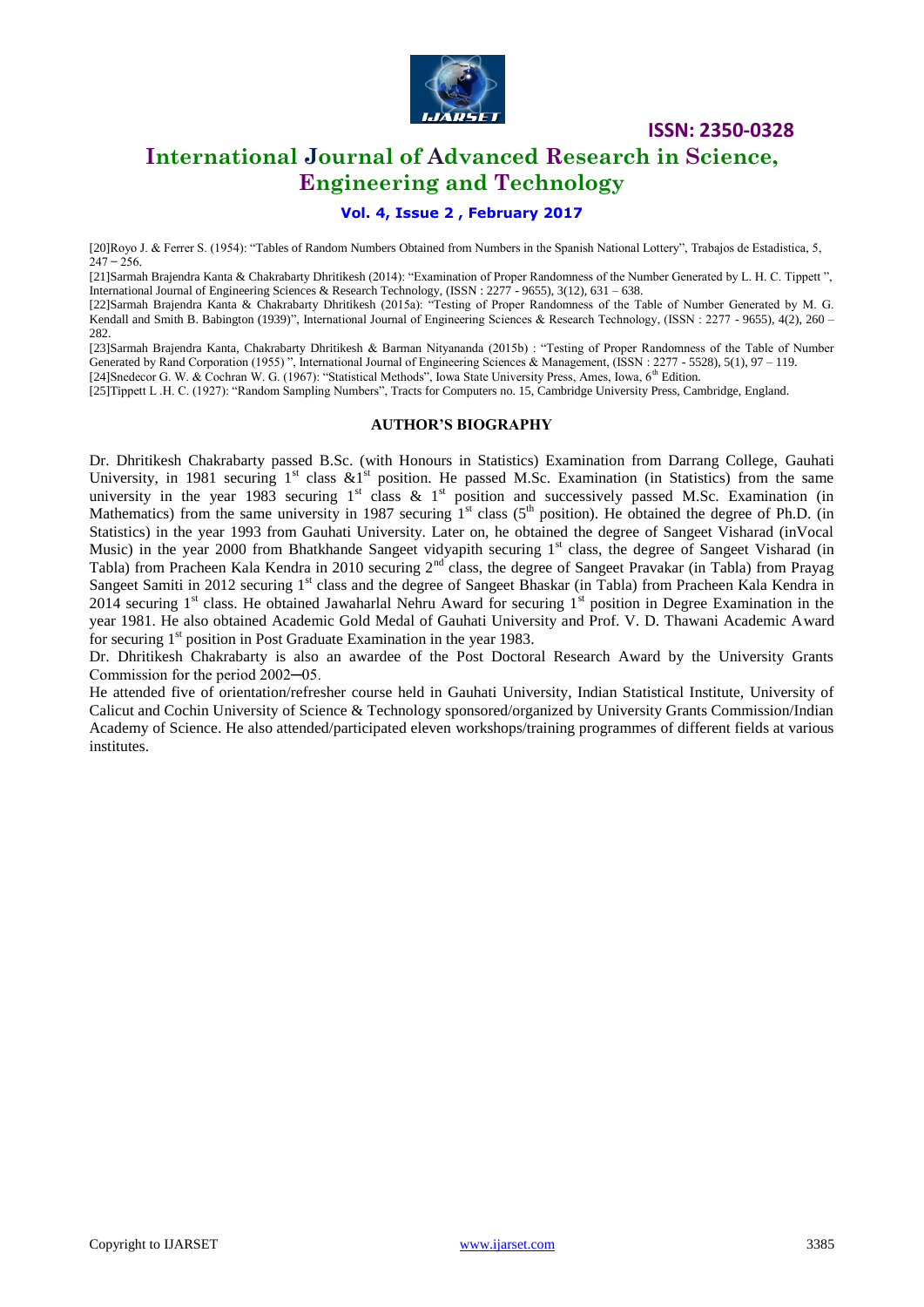

# **International Journal of Advanced Research in Science, Engineering and Technology**

**Vol. 4, Issue 2 , February 2017**



Dr. Dhritikesh Chakrabarty joined the Department of Statistics of Handique Girls' College, Gauhati University, as a Lecturer on December 09, 1987 and has been serving the institution continuously since then. Currently he is in the